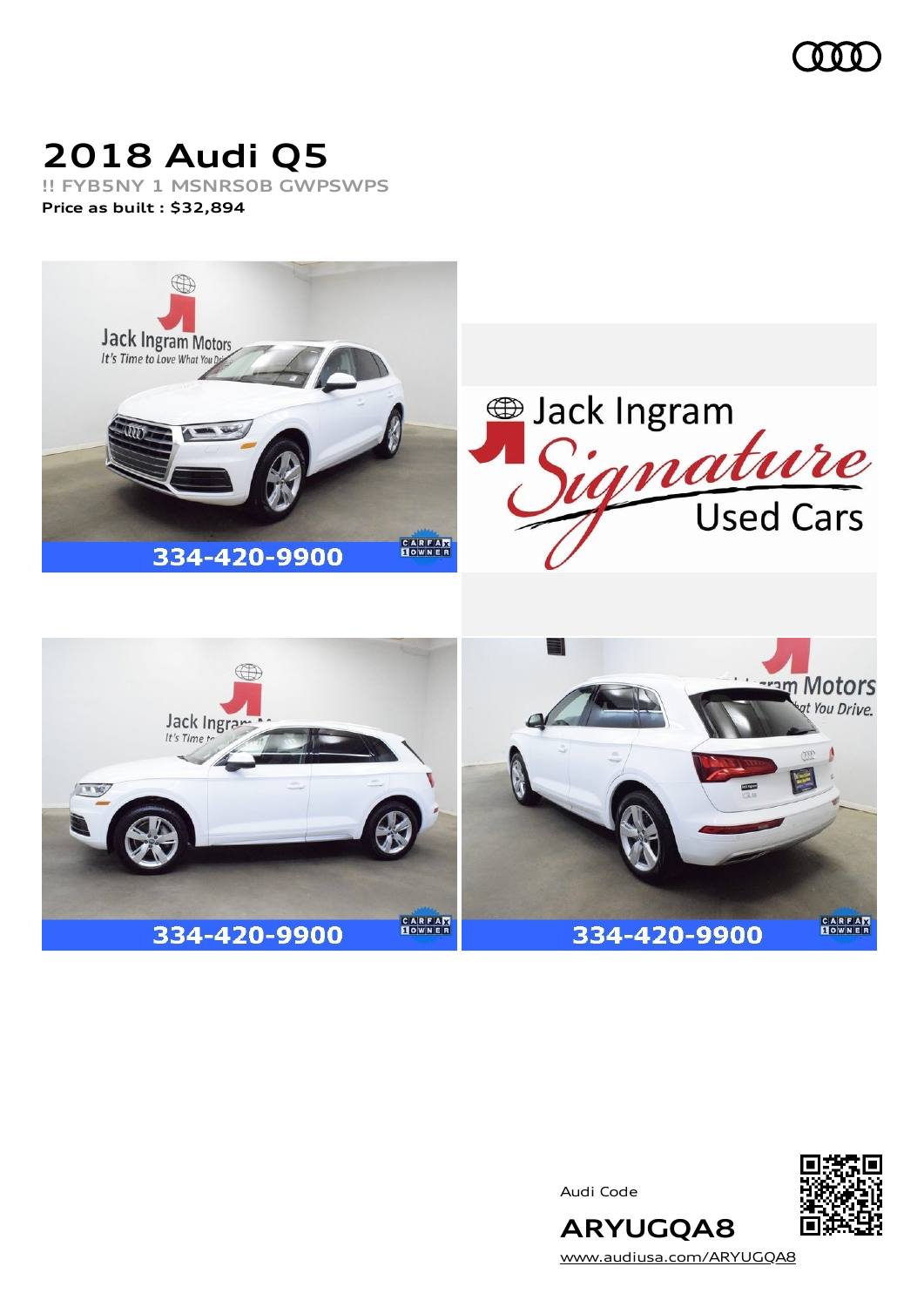**Audi 2018 Audi Q5** !! FYB5NY 1 MSNRS0B GWPSWPS

**Price as buil[t](#page-6-0)** \$32,894

#### **Exterior colour**

Ibis White

**Interior colour**



#### **Further Information**

| Mileage<br>72,450 miles | Warranty        | No       |
|-------------------------|-----------------|----------|
|                         |                 |          |
|                         | Type of vehicle | Used car |
|                         |                 |          |

**Audi Code** ARYUGQA8

**Your configuration on www.audiusa.com** [www.audiusa.com/ARYUGQA8](https://www.audiusa.com/ARYUGQA8)

**Commission number** fe12bd820a0e09af26b5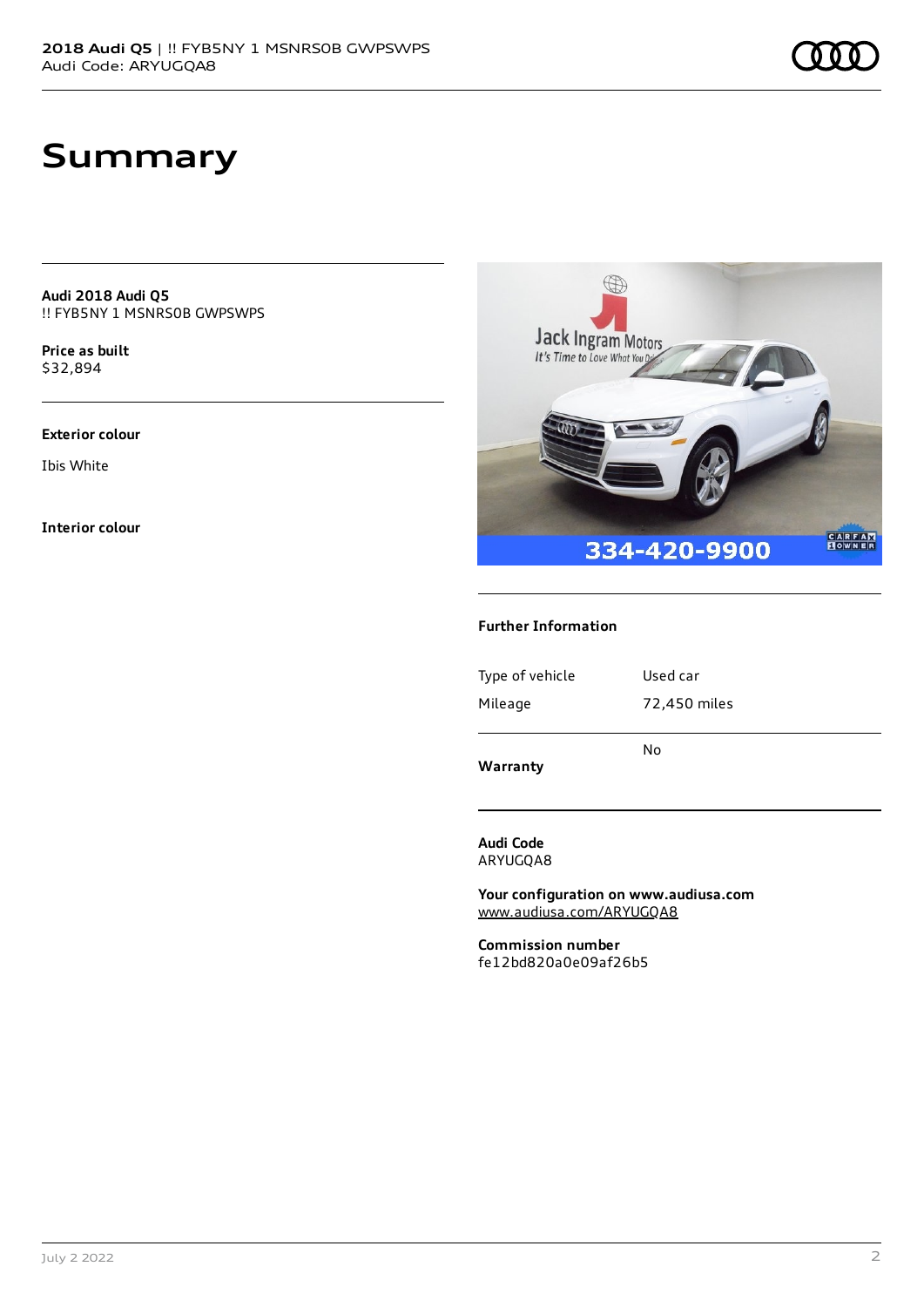

# **Standard features**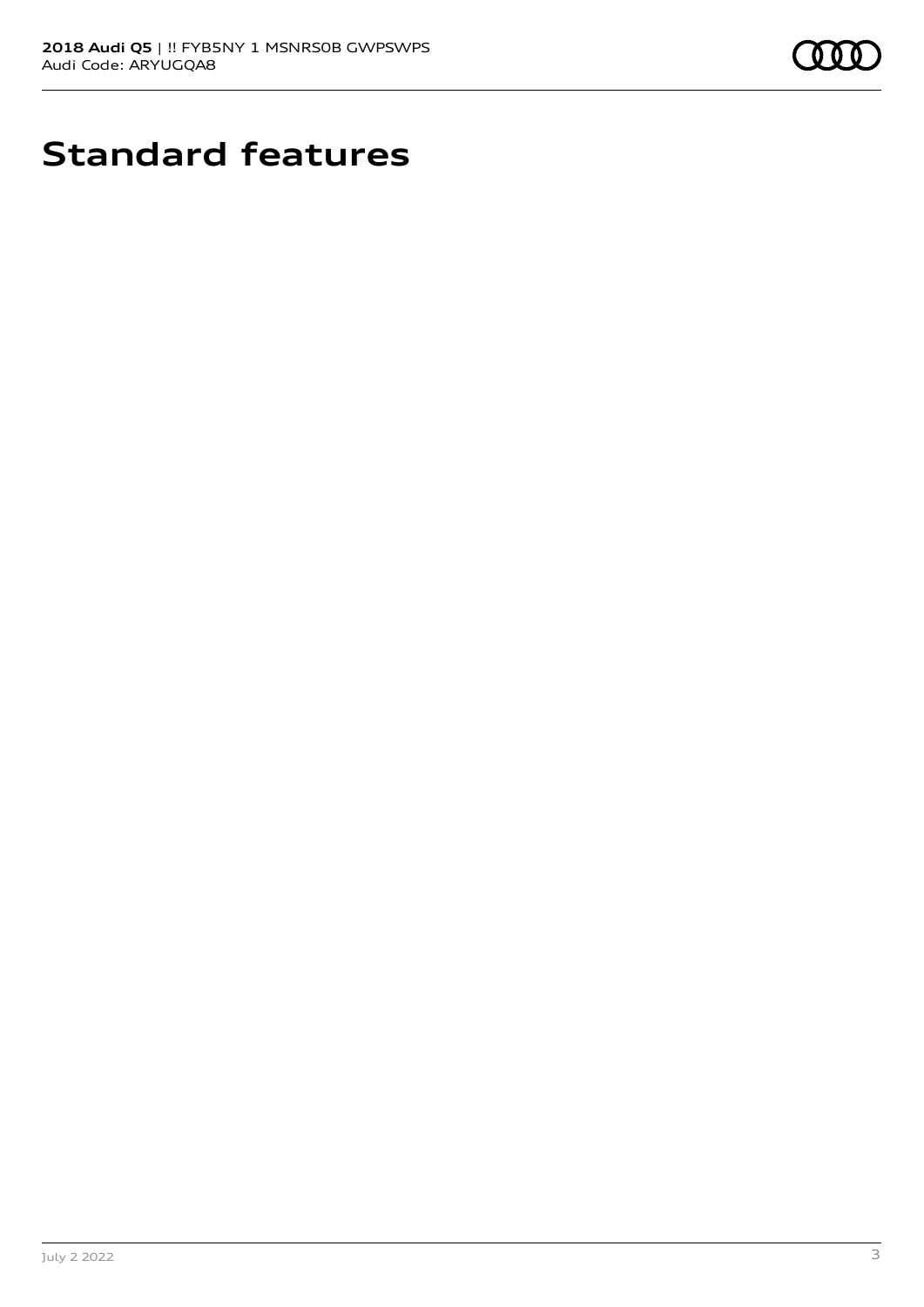# **Dealer remarks**

CARFAX One-Owner. Blind-Spot Monitors, Black w/Leather Seating Surfaces, 3-Step Heated Front Seats, Exterior Parking Camera Rear, Memory seat, Navigation System, Panoramic Sunroof w/Tilt/Slide & Power Sunshade. 23/27 City/Highway MPG 2018 Audi Q5 2.0T White

It's Time to Love What You Drive!

Awards:

\* 2018 KBB.com 10 Most Awarded Cars \* 2018 KBB.com Best Buy Awards \* 2018 KBB.com Best Auto Tech Awards \* 2018 KBB.com 10 Favorite New-for-2018 Cars \* 2018 KBB.com 10 Most Awarded Brands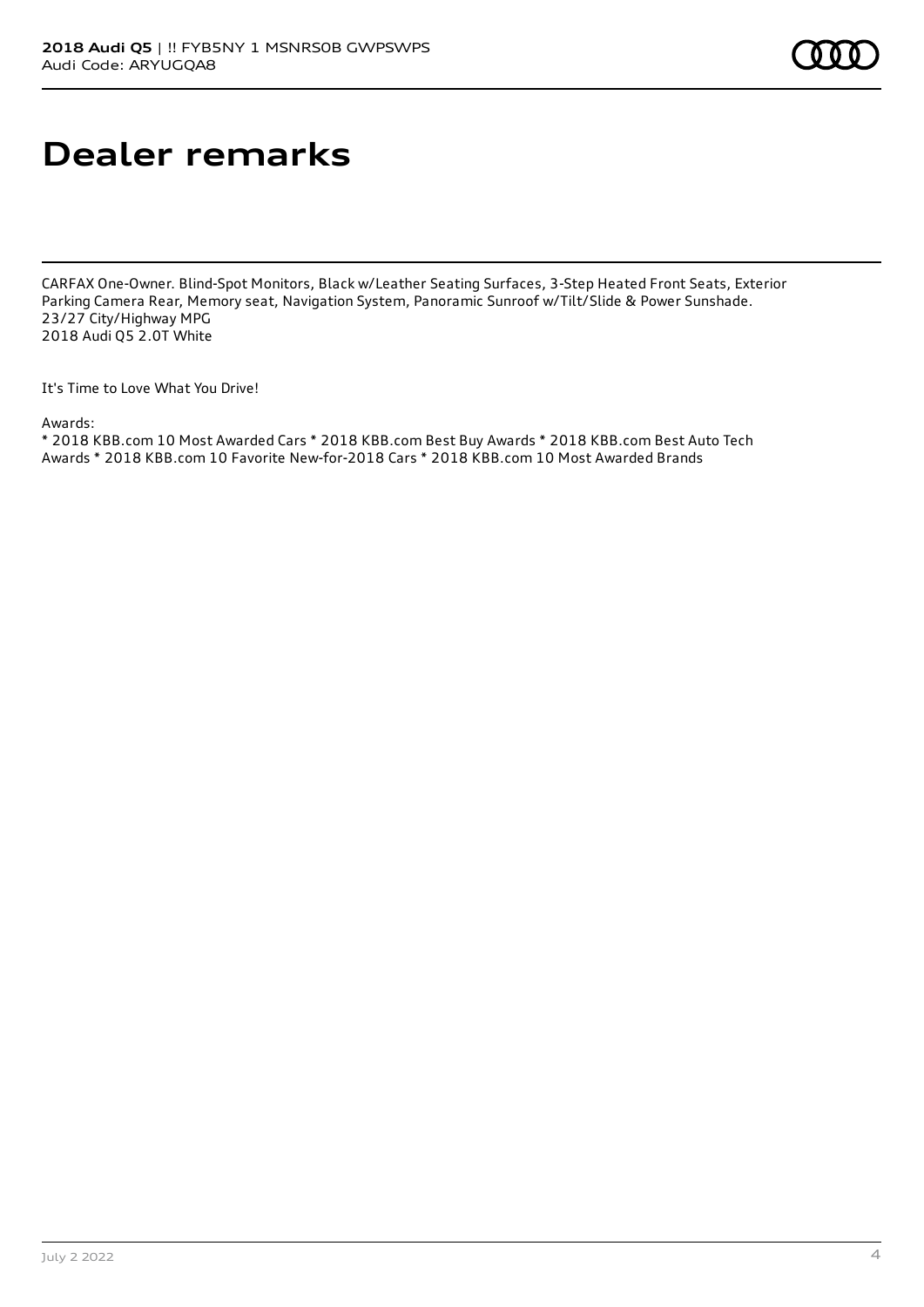

## **Technical Specifications**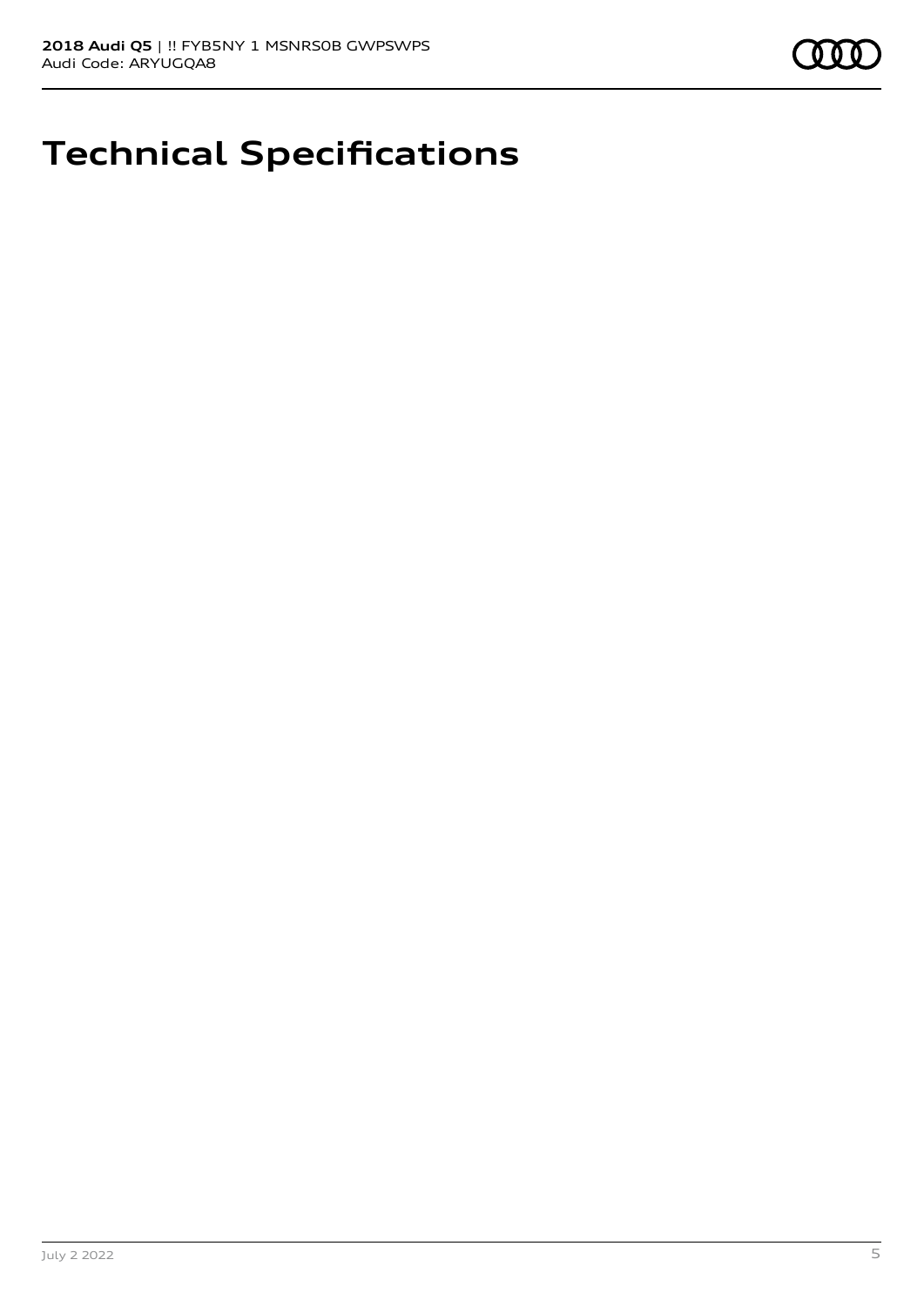## **Contact**

Dealer **Audi Montgomery**

241 Eastern Blvd 36117 Montgomery AL

Phone: +13342775700 FAX: 3342607263

www: [https://www.audimontgomery.com](https://www.audimontgomery.com/)